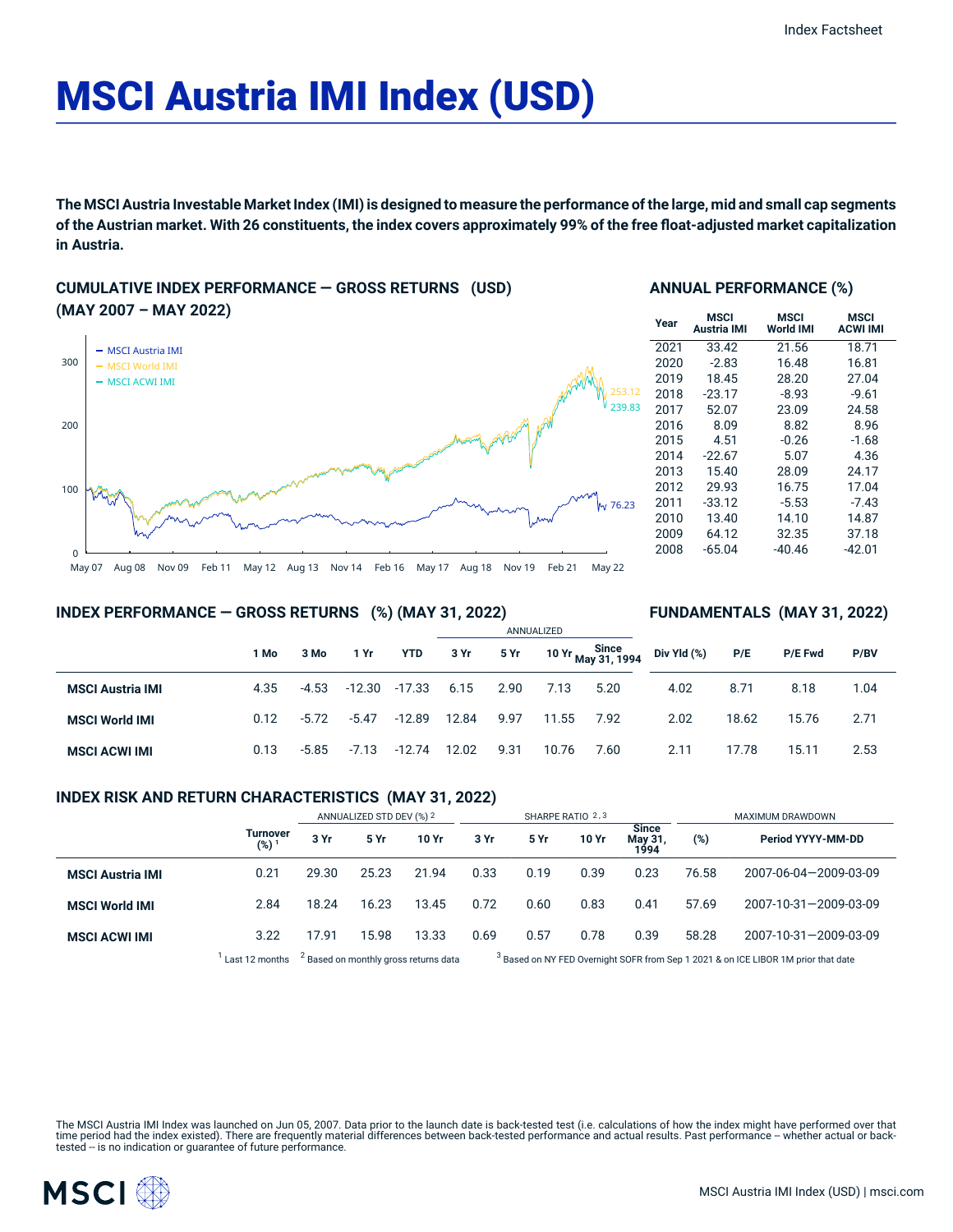## **INDEX CHARACTERISTICS**

| <b>MSCI Austria IMI</b> |                               |  |  |
|-------------------------|-------------------------------|--|--|
| Number of               | 26                            |  |  |
| <b>Constituents</b>     |                               |  |  |
|                         | <b>Mkt Cap (USD Millions)</b> |  |  |
| Index                   | 56.145.59                     |  |  |
| Largest                 | 10,685.50                     |  |  |
| <b>Smallest</b>         | 168.86                        |  |  |
| Average                 | 2.159.45                      |  |  |
| <b>Median</b>           | 1.127.50                      |  |  |
|                         |                               |  |  |

## **TOP 10 CONSTITUENTS**

| TOP 10 CONSTITUENTS              |                                               |                    |                    |
|----------------------------------|-----------------------------------------------|--------------------|--------------------|
|                                  | <b>Float Adj Mkt</b><br>Cap<br>(USD Billions) | Index<br>$Wt.$ (%) | <b>Sector</b>      |
| <b>ERSTE GROUP BANK</b>          | 10.69                                         | 19.03              | <b>Financials</b>  |
| OMV AG                           | 8.58                                          | 15.29              | Energy             |
| <b>VERBUND A</b>                 | 6.76                                          | 12.04              | <b>Utilities</b>   |
| <b>BAWAG GROUP</b>               | 3.63                                          | 6.47               | Financials         |
| <b>VOESTALPINE</b>               | 3.39                                          | 6.04               | <b>Materials</b>   |
| <b>WIENERBERGER</b>              | 3.17                                          | 5.65               | <b>Materials</b>   |
| <b>ANDRITZ</b>                   | 3.12                                          | 5.56               | Industrials        |
| <b>RAIFFEISEN BANK INTL</b>      | 1.96                                          | 3.49               | Financials         |
| <b>IMMOFINANZ</b>                | 1.75                                          | 3.11               | <b>Real Estate</b> |
| <b>AUSTRIA TECH &amp; SYSTEM</b> | 1.50                                          | 2.68               | Info Tech          |
| Total                            | 44.56                                         | 79.36              |                    |

## **FACTORS - KEY EXPOSURES THAT DRIVE RISK AND RETURN MSCI FACTOR BOX**



## **SECTOR WEIGHTS**



## **MSCI FaCS**



relative to a broad global index - MSCI ACWI IMI.

Neutral factor exposure (FaCS = 0) represents MSCI ACWI IMI.